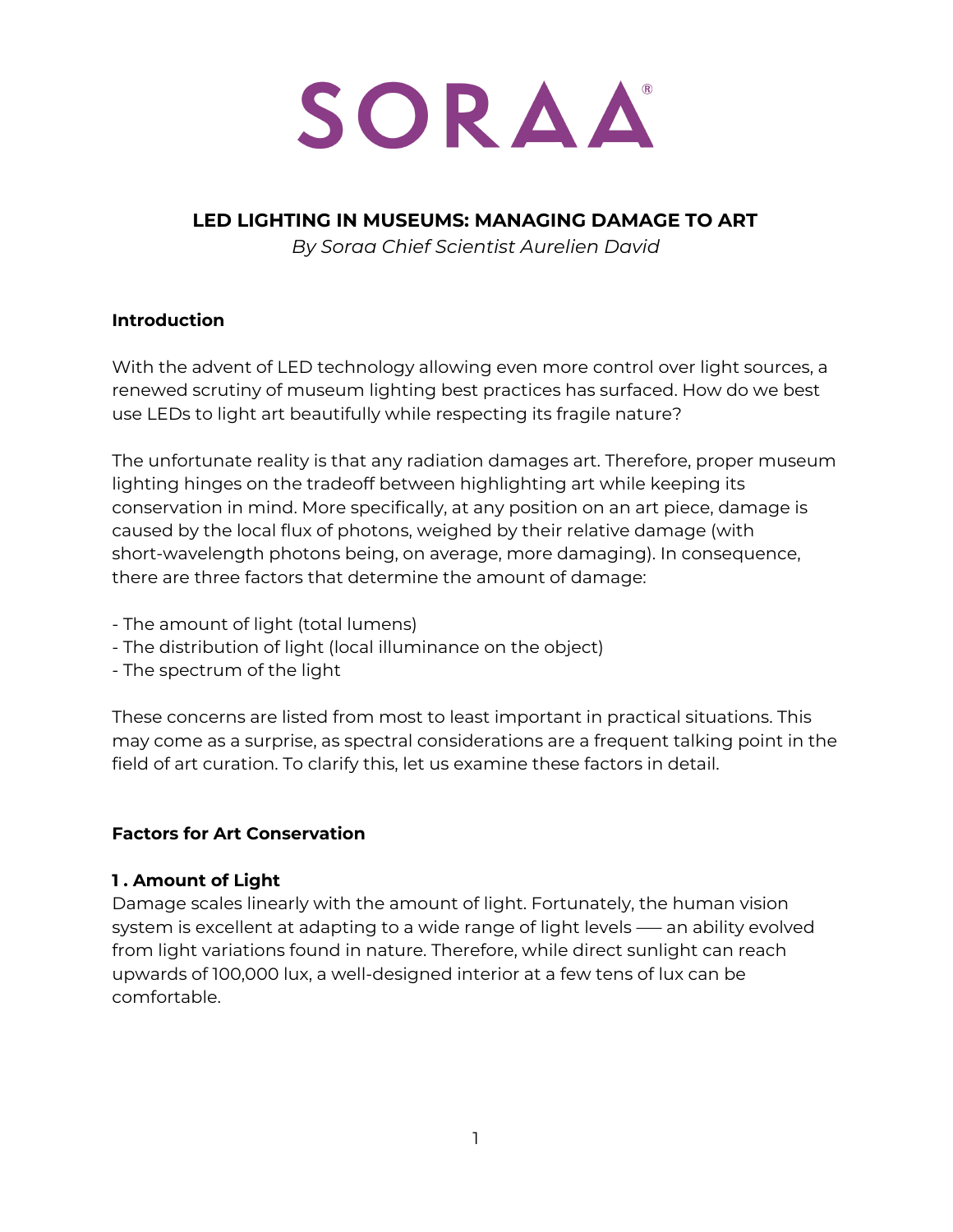

Selecting moderate-to-low light conditions is a very efficient way to preserve art. By cutting the illuminance from 300 lux to 30 lux, a piece's lifespan with regards to light is increased tenfold i.e., 1,000%. Optimizing illuminance is the factor with the largest impact on conservation.

Of course, maintaining comfortable viewing conditions precludes too low an illuminance. This can be solved by playing with the influence of light contrast on acuity. In particular, an art piece illuminated with a moderate illuminance is more visible when placed in a dim or dark room rather than a brightly-lit room.

When using LED sources, the need for low illuminance and strong light level control increases the importance of products with excellent dimming capabilities.In particular, stroboscopic flicker, which can become severe when dimming a lamp with a low-quality driver, is unacceptable in museums.

## **2. Distribution of Light**

Ideally, illuminance is uniform across an art piece. Realistically, however, the distribution of any light sources varies with angle — usually with maximal illuminance at the center of the spot. If the illuminance varies by 30% across the width of an art piece, the center of the piece is 'over-exposed' and suffers 30% more degradation. Thus, the quality and uniformity of a beam is crucial.

In addition, large-angle light can deliver lumens in unwanted directions. A directional optic directed towards one piece may emit a substantial amount of spill light towards another piece, increasing its illuminance. The best way to assess this effect is a detailed inspection of the beam profile, since usual specifications such as beam angle do not convey information about the actual beam shape.

For illustration, Figure 1 compares the beams of two spot lamps having substantially different large-angle behavior. Here again, an unwanted excess illuminance (and hence damage) of 15-20% can occur in the case of bad beam quality.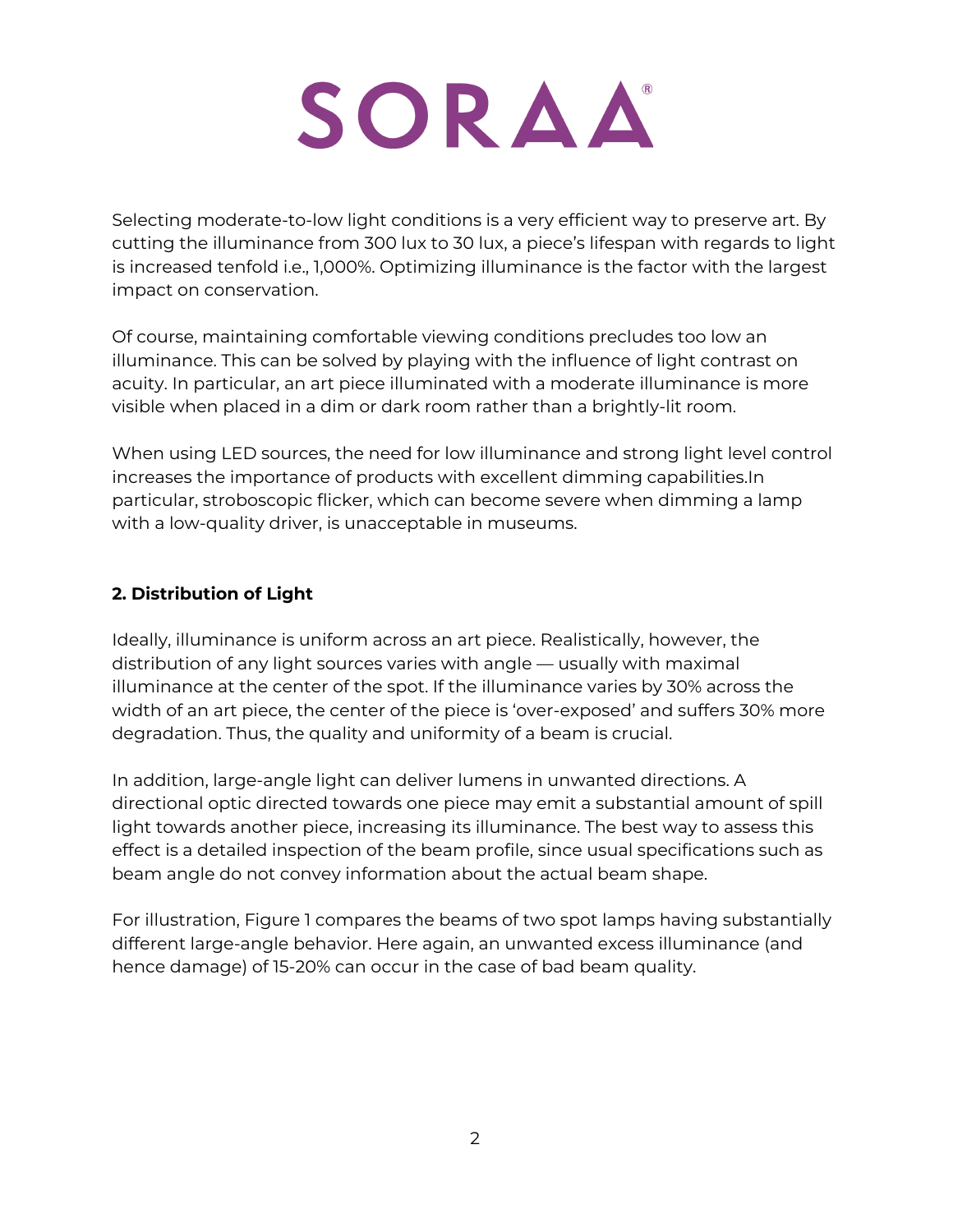

**Far Field Pattern:**

Figure 1. Beam patterns of a 10 o Soraa lamp and a 15+ Competitor spot lamp. The competitor lamp has a slightly wider waist, as expected from its beam angle. However, it also shows a very substantial excess light at half-angles in the range 15-25 o (as much as 15% of the CBCP, shown as a shaded red region) which can be accidentally delivered to adjacent art pieces.

Large-angle light can also play another detrimental role: 'second-hand' glare to the viewer. Most museums know to how avoid direct glare, by hiding line-of-sight to light sources. However, large-angle light can create second-hand glare (for instance, due to specular reflection off of paintings). In turn, this glare reduces visual acuity and leads to the need for higher illuminance and thus, more damage.

The best way to address these issues is by using of directional sources with high-quality beam profiles, smooth distribution, no hot spots, proper beam angles, and low spill and glare. While the additional use of glare-reducing shades and louvers can help mitigate stray light, they can also create too sharp of a cut-off in the beam profile, which degrades its aesthetics. In short, accessories cannot always substitute initial beam quality.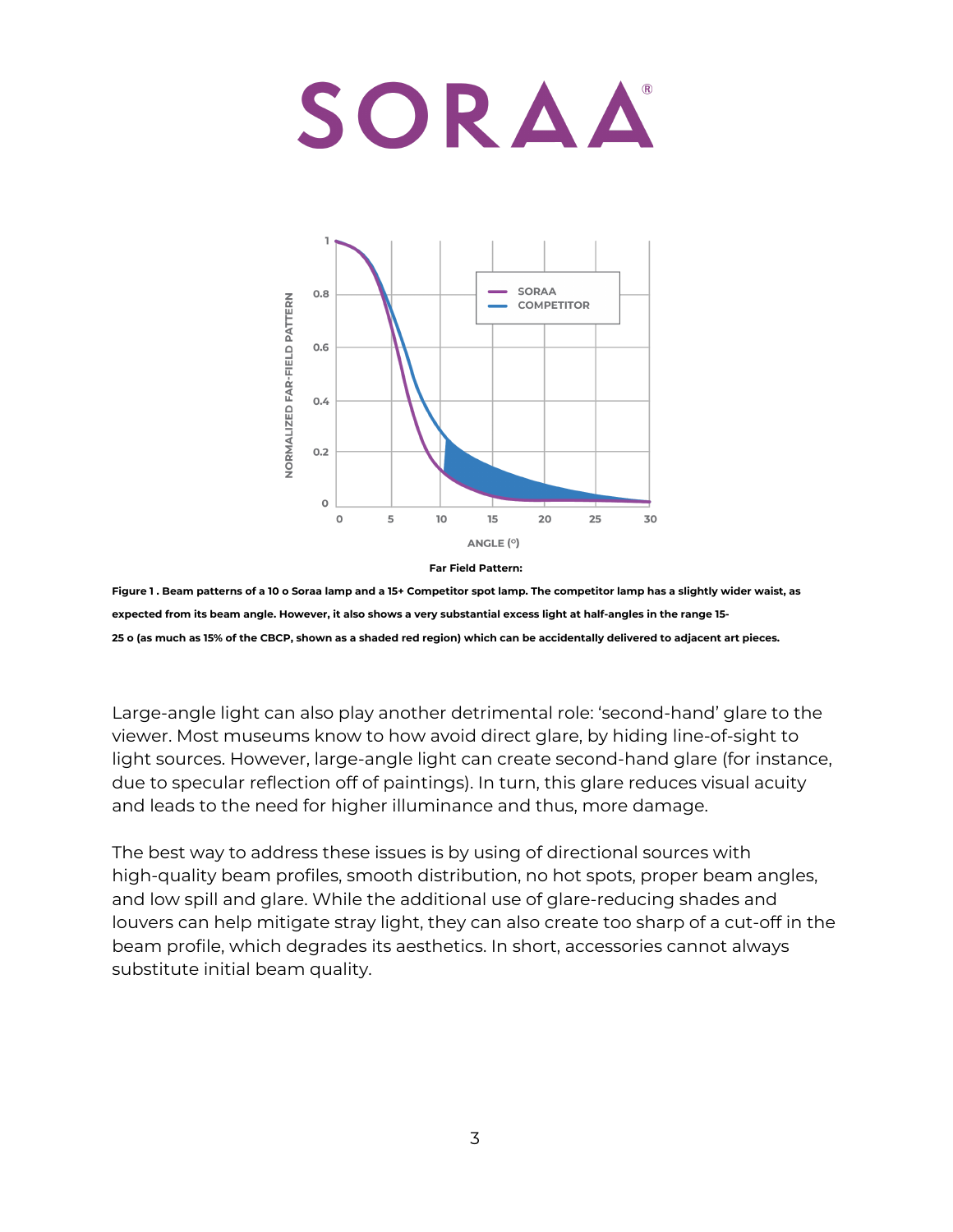

#### **3. Spectrum of Light**

The spectrum of light also plays a role in degradation. In general, it is argued that photons of short wavelength can cause higher damage. This is illustrated on Figure 2 (Note that this is only an approximate trend. The specific wavelength sensitivity depends on the pigments of each paint or material —an important point discussed further below).



Figure 2. Average relative damage of radiation versus its wavelength. Shorter wavelength causes more damage to art.

This leads to a few obvious rules. First, non-visible radiation (especially ultra-violet radiation) should always be avoided because it causes damage without any benefit to the viewer. This concern is moot with modern LEDs however, since they emit virtually no UV radiation (below 400 nm) and very little infrared. For example, Soraa's LEDs emit about 100 times less UV radiation than halogen lamps (therefore, the use of UV filters is superfluous). Second, sources with a lower CCT are usually preferable because they contain relatively less short-wavelength radiation. As an extreme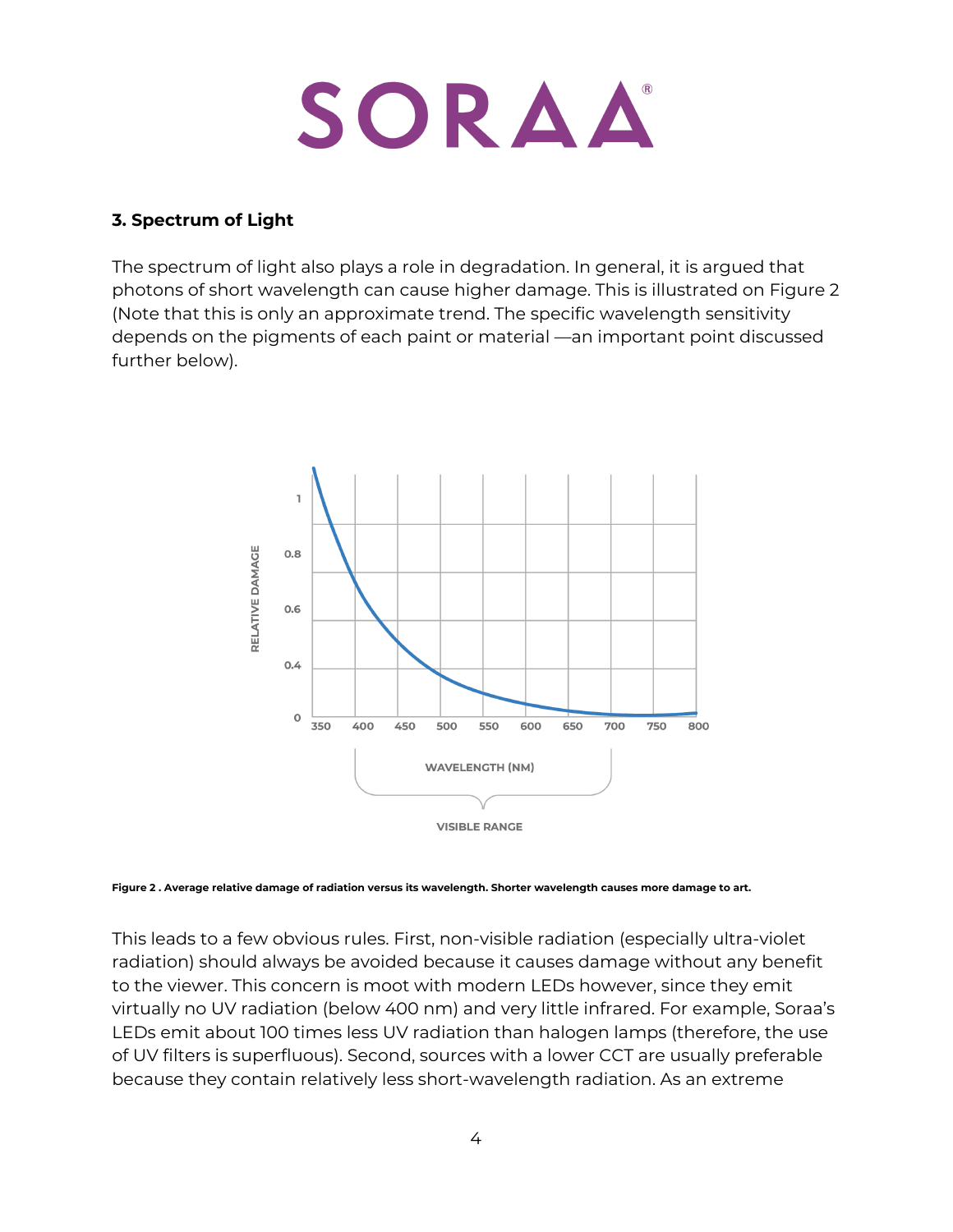example, the use of sunlight (with high CCT and large UV content) causes a large risk of damage.

Beyond these simple rules, however, the trade-off between damage and the quality of the spectrum can be more complex. Good color rendition usually requires wide wavelength coverage in the visible spectrum. Violet light helps render whites, for example, and deep-red light helps render various warm colors and flesh tones.

A full-spectrum, high-CRI LED will render colors appropriately, but for a given illuminance, the extra radiation implies a slightly higher nominal damage — typically on the order of 20-30% versus a low-rendition LED. Consequently, the choice between color rendition and damage should be considered with care. If higher color rendition is preferred, one option is to reduce the illuminance by 20-30% to maintain the damage level — essentially trading off lumens for color quality.

Human perception studies show that our vision system is very sensitive to changes in color rendering but quite insensitive to light levels, so improved color at a lower illuminance is often a viable choice.

The damage function shown in Figure 2 only indicates an *approximate* trend (with short-wavelength radiation being more damaging). However, more recent and careful research indicates that this curve is not accurate for all real-world objects. For instance, a recent article [Luo18] has compared the damage caused by a full-spectrum Soraa LED lamp and a conventional blue-based LED lamp on a variety of colored artifacts, and concluded the Soraa source is in fact less damaging on average, contrary to conventional wisdom. This is because specific pigments can have a complex wavelength sensitivity, ignored by simplified approaches such as that of Figure 2.

Although warm-white sources (2700 – 3000 K) are often advised due to their lower content in short-wavelength radiation, an argument can be made that in some cases, a high-CCT source is preferable. If a landscape was originally painted under sunlight, its colors may be more faithfully rendered under a higher CCT (4000 – 5000 K), and the slightly higher degradation may be acceptable if it offers the viewer a truly superior experience. For perspective, a Soraa Vivid lamp at 4000 K induces 35% more damage than the 2700 K version.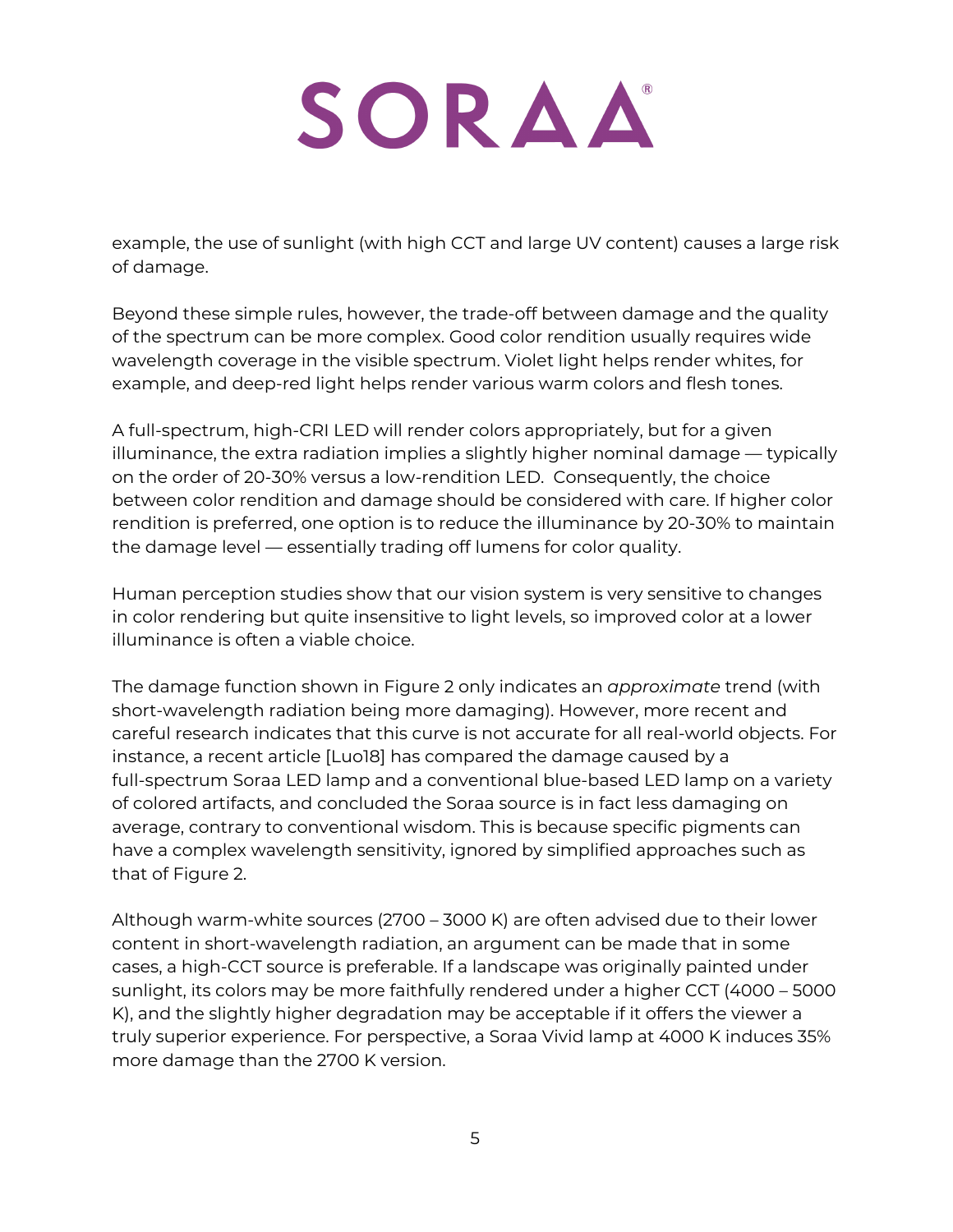

#### **Summary**

In summary, the total amount of light can strongly influence the lifespan of art — by one or several orders of magnitude — and should be carefully optimized. The other two effects, light distribution and spectrum, have a more modest influence (on the order of a few tens of percent) and can somewhat extend a work of art's lifespan. Even though the effect of spectrum is a frequent point of discussion, it is not in fact the dominant effect. Simple calculations of damage based on spectrum can make inaccurate predictions.

#### **Damage Mitigation Strategies**

Selecting a conservation strategy is a complex task which ultimately rests in the hands of the museum's curator and lighting designer. Below, we share a few art damage mitigation strategies to consider.

#### **1. General Conservation**

In the case of all-purpose conservation (i.e., when conserving articles that are not known to be exceptionally sensitive to light), general good practice is adequate. The key step is the use of moderate light levels supported by adequate light contrast. Overall low light levels in museum rooms, combined with directional lighting to selectively light art pieces, give the best opportunity to conserve visual acuity at low illuminance. This trend in museology is obvious when comparing old-style galleries with uniform lighting to modern museums, where theatrical-like light contrast is commonplace.

In addition, selecting sources with a high-quality beam distribution and directing them appropriately avoids light spillage and glare that cause unnecessary degradation. Careful consideration of the most adapted spectrum can also optimize the trade-off between color rendition and conservation.

#### **2. Conservation of Highly Critical Objects**

Some artifacts require a much higher amount of care, such as centuries-old fabrics and papers that are especially sensitive to light, or particular paintings whose rare pigments are overly fragile. These artifacts are usually –— and unfortunately— easy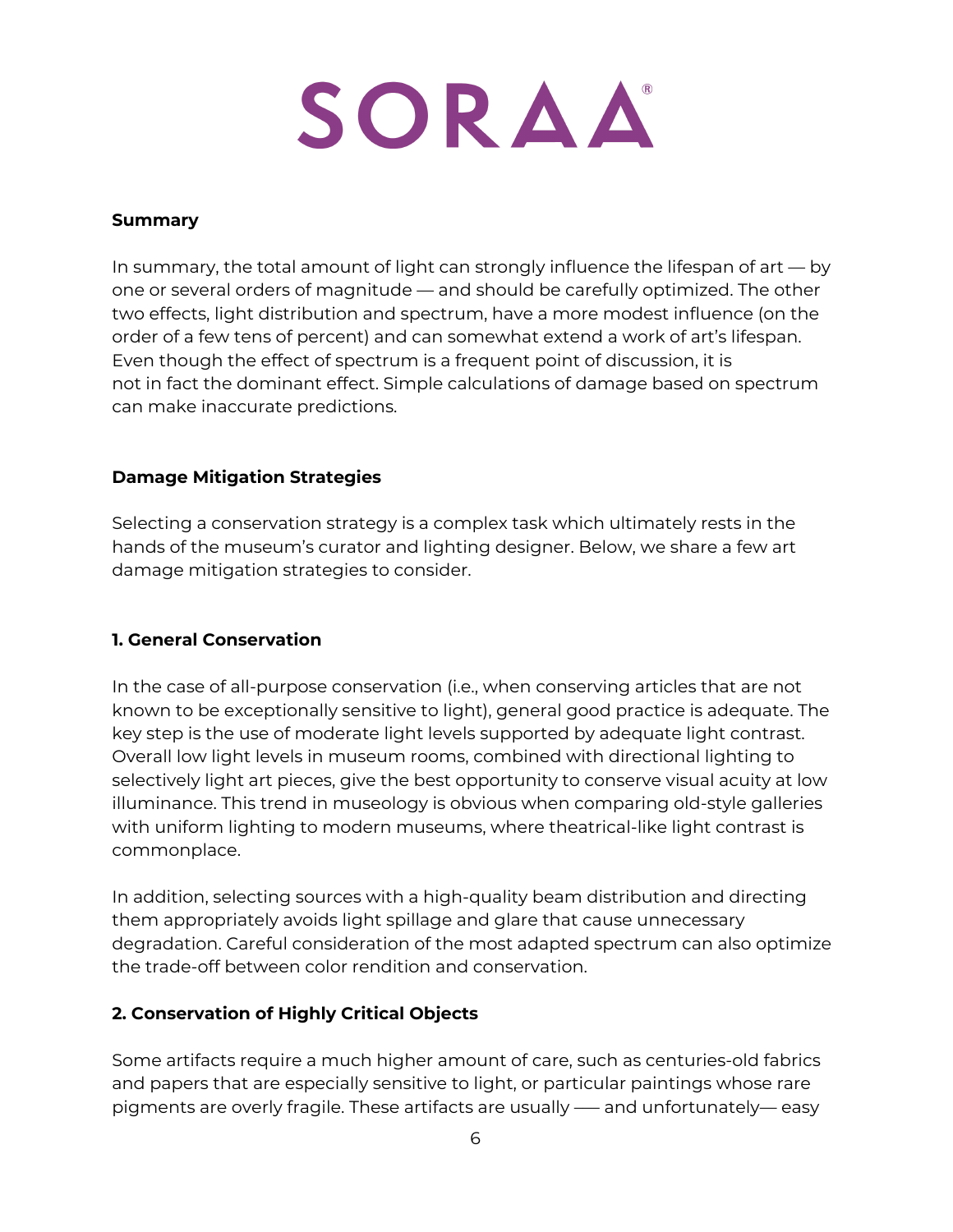to identify as they have already faded significantly over time as a result of extensive exposure to standard light.

In such cases, any advanced measures can and should be considered to minimize further degradation. This includes the use of timed illumination, with the item only being illuminated when visitors are present in the room, or for specific short lapses of time. Curators may also consider specially crafted light spectra, using multi-LED systems, to maximize the tradeoff between color rendition and damage for the specific piece of interest. Note that such targeted efforts are complex and time-consuming, and most museums will find that they can only afford them for the most fragile of artifacts.

### **Using Soraa Lamps to Illuminate Art in Museums**

Here are a few reasons why Soraa products are an excellent choice for lighting museums, providing the highest quality while being respectful of the art:

#### *World-class beam quality:*

Soraa's optics are carefully crafted to offer the best beams. They provide narrow beam angles (down to 4 o ) with a clean beam shape and low glare and spill, for excellent control of light direction.

#### *Full spectrum:*

Soraa's full-spectrum sources offer the best color rendition of art and convey a superior visual experience. For the same damage level, using these sources at slightly lower illuminance is a sound alternative to slightly-brighter sources with poor color rendition. It is worth highlighting that Soraa sources are no more damaging than traditional filament lamps. For instance, compared to a bare halogen lamp, the relative damage of a Soraa VIVID lamp (with the same CCT and illuminance) is 85%. This is the same value that would be obtained by adding a UV filter to the halogen lamp, but with the added benefit that Soraa lamps render whiteness— a capability halogen lamps lose with UV filters.

#### *Excellent dimming:*

At low light level, a high-end driver that dims with low flicker is important. Soraa's drivers, including its new best-in-class MR16 two-stage driver, stand up to that demanding task.